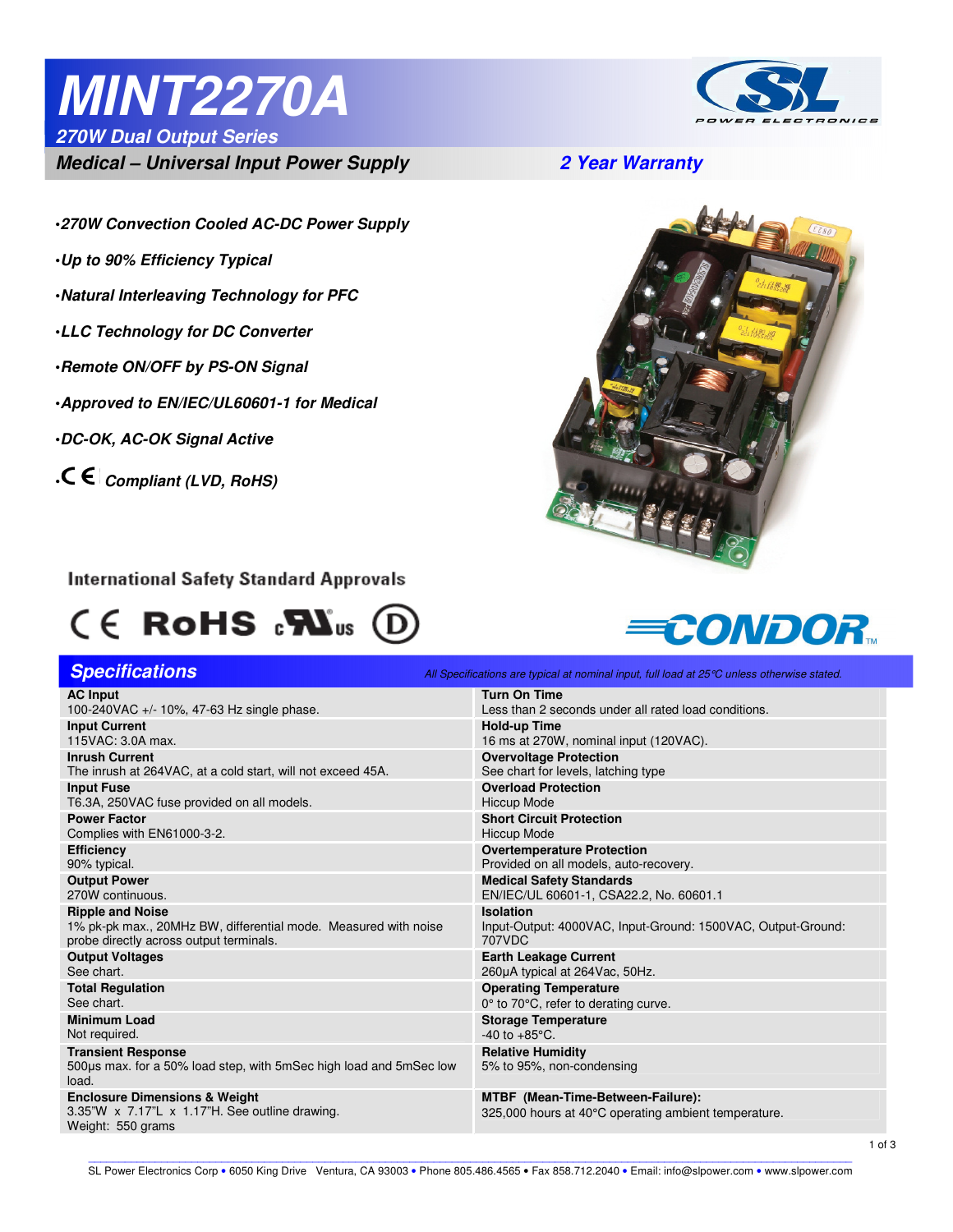## **MINT2270A 270W Dual Output Series**



### **Medical – Universal Input Power Supply 2 Year Warranty**

| <b>Output Parameters</b>                         |                      |                            |                                 |                                  |                            |                                        |                            |  |
|--------------------------------------------------|----------------------|----------------------------|---------------------------------|----------------------------------|----------------------------|----------------------------------------|----------------------------|--|
| <b>Model</b><br><b>Number</b>                    | <b>Output</b><br>No. | <b>Output</b><br>Volts (V) | <b>Output</b><br><b>Current</b> | <b>Ripple</b><br>& Noise         | Total<br><b>Requlation</b> | <b>OCP</b><br><b>Limit</b>             | <b>OVP</b><br><b>Limit</b> |  |
| MINT2270A1976E0X                                 |                      | 5V                         | 0.2A                            | 1%                               | 5%                         | 1.5A                                   | 7.0V                       |  |
| $\cdots$ $\cdots$ $\cdots$<br>$\cdots$<br>$\sim$ | $\sim$ $\sim$        | 24V<br>$\cdots$            | 11.25A<br>.                     | 1%<br>$\cdots$ $\cdots$ $\cdots$ | 2%<br>.                    | 15.5A<br>and the state of the state of | 30.0V                      |  |

Note: "X" in model number as shown above is replaced by a numeral which will signify the remote on/off configuration, or other potential modifications. See model number key below.

#### **Specifications** (continued)

| Remote ON/OFF (PS-ON):<br>On = logic high, off = logic low or open.<br>Model suffix "01" will be in the normally OFF configuration. Model suffix<br>"02" will be in the normally "ON" configuration.     | <b>Shock</b><br>Half-sine, 20 $g_{nk}$ , 10 ms, 3 axes, 6 shocks total<br>Operating:<br>Non-Operating: Half-sine, 40 g <sub>ok</sub> , 10 ms, 3 axes, 6 shocks total                      |
|----------------------------------------------------------------------------------------------------------------------------------------------------------------------------------------------------------|-------------------------------------------------------------------------------------------------------------------------------------------------------------------------------------------|
| <b>AC-OK Signal</b><br>"High" when input voltage exceeds 68VAC, "Low" when input voltage is less<br>than 68VAC.                                                                                          | <b>Vibration</b><br>0.003 $g^2$ /Hz, 1.5 $g_{rms}$ overall, 3 axes, 10 min. / axis<br>Operating:<br>0.026 $q^2$ /Hz, 5.0 g <sub>rms</sub> overall, 3 axes, 1 hr. / axis<br>Non-Operating: |
| <b>DC-OK Signal</b><br>"High" when the 24V output is within normal range. "Low" upon an<br>overvoltage, overcurrent, undervoltage, or short circuit condition, or when<br>the PS-ON is disabled ("OFF"). | <b>Altitude</b><br>Operating: -500 to 10,000 ft. MSL<br>Non-Operating: -500 to 40,000 ft. MSL                                                                                             |

#### **EMI/EMC Compliance**

 $\overline{\phantom{a}}$ 

| <b>Conducted Emissions</b>                     | EN55011 Class B, FCC Part 15, Class B.                            |
|------------------------------------------------|-------------------------------------------------------------------|
| <b>Static Discharge Immunity</b>               | EN61000-4-2, 6kV Contact Discharge, 8kV air discharge             |
| <b>Radiated RF Immunity</b>                    | EN61000-4-3, 10V/m.                                               |
| <b>EFT/Burst Immunity</b>                      | EN61000-4-4, 2kV/5kHz                                             |
| <b>Line Surge Immunity</b>                     | EN61000-4-5, 1kV differential, 2kV common-mode                    |
| <b>Conducted RF Immunity</b>                   | EN61000-4-6, 3Vrms                                                |
| <b>Power Frequency Magnetic Field Immunity</b> | EN61000-4-8, 3A/m                                                 |
| <b>Voltage Dip Immunity</b>                    | EN61000-4-11 240VAC, 0%/0.5 cycle, 40%/5 cycles, 70%/25<br>cycles |
| <b>Line Frequency Harmonics</b>                | EN61000-3-2, Class A                                              |



### **Model Number Key**